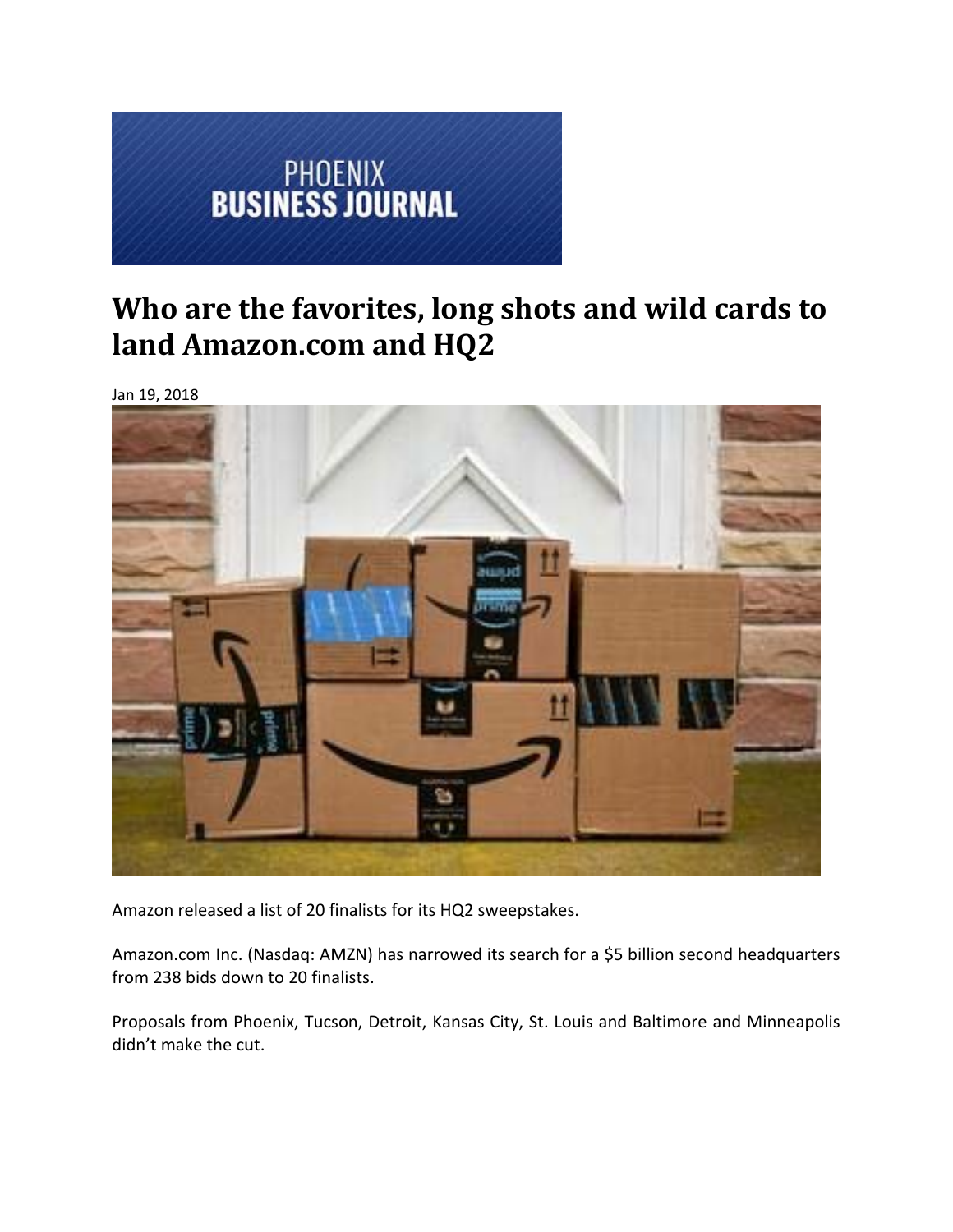That leaves site selection, economic development and real estate experts trying to figure out where Seattle-based Amazon and its mega-billionaire founder Jeff Bezos will eventually land.

## **• Place your bets**

Irish betting website Paddy Power has odds out on the 20 finalists.

Boston is tops at 3 to 1 followed by Austin and Atlanta at 7 to 2.

Here's the rest of the odds:

- 8 to 1: Montgomery County, Maryland and Pittsburgh
- 10 to 1: Washington D.C.
- 14 to 1: New York, Philadelphia, Toronto
- 16 to 1: Chicago, Newark, Denver
- 20 to 1: Columbus, Los Angeles, Nashville, Raleigh, Northern Virgina, Miami, Indianapolis

It really depends on what kind of play Amazon and Bezos are making with a second headquarters.

Here are the likely scenarios and options and some of them might be surprising:

#### **• East Coast bias**

Seven of the 20 finalists are in the Northeast (New York, New Jersey, Boston, Philadelphia, Washington, D.C., Montgomery County, Maryland and Northern Virginia.

That says a lot to John Boyd, an economic development and site selection expert with the Boyd Co. in New Jersey,

"I really think East Coast locations have an inherent advantage," Boyd said.

Amazon already has significant footprints in New York City, New Jersey and Boston and Bezos owns the Washington Post.

#### **• Show me the money**

Lack of big incentives and tax breaks could have been one of the driving factors keeping Phoenix and other Arizona bids from getting invited to Amazon's prom.

Boyd said the biggest tax break dangling in front of Amazon right now is from New Jersey: \$7 billion.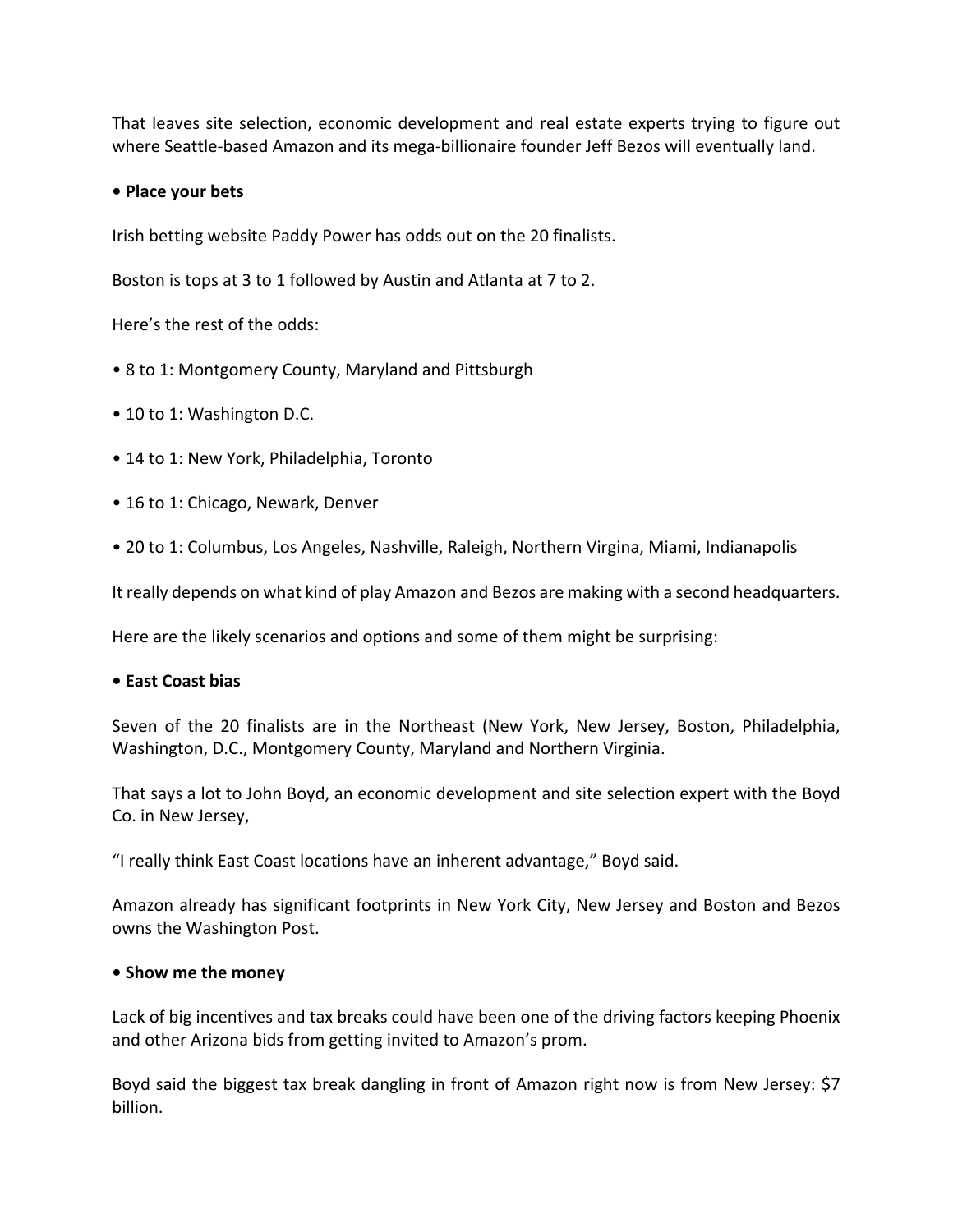That's also where he and wife, MacKenzie Bezos, went to Princeton. They met when they both worked together at D.E. Shaw Group, a New York hedge fund.

Amazon announced last year it was adding workers at Manhattan's Hudson Yards development.

Maryland Gov. Larry Hogan touted Montgomery County's bid Thursday.

"Maryland put forward an extremely strong group of sites that were all supported by the state with incentive packages totaling more than \$5 billion, including road and transit improvements," Hogan said.

#### **• Dr. Spacemen**

Boyd said Amazon putting Montgomery County — which is northwest of D.C. and includes affluent suburbs such as Bethesda and Rockville — isn't necessarily about Bezos owning the Washington Post or being a more visible political foil to President Donald Trump.

Montgomery County is home to the National Institutes of Health and Food & Drug Administration. That's helped foster a big biotechnology, biomedical and health care sector.

Boyd said Amazon has been eyeing health care, pharmaceuticals and medicine, including medical technology.

"What'sthe next industry Amazon is going to disrupt?" Boyd said. "It's medical devices and health care. It's pharma."

That also meshes with bids from Boston, New Jersey and Philadelphia.

Newark Mayor Ras Baraka touted New Jersey being home to 21 Fortune 500 companies and the potential social impact of landing in northern New Jersey.

"Newark has unparalleled logistical advantages for a company like Amazon," Baraka said. "This moment provides an opportunity for Amazon to show that a company can do good in the world and also do well as a company."

It might also help a bid from a wild card such as Nashville, which has a burgeoning technology and creative scene has long been known for health care.

Boyd notes that Amazon sniffing around the health care field prompted the \$77 billion merger between Aetna Inc. (NYSE: AET) and CVS (NYSE: CVS).

They are based in Rhode Island and Connecticut.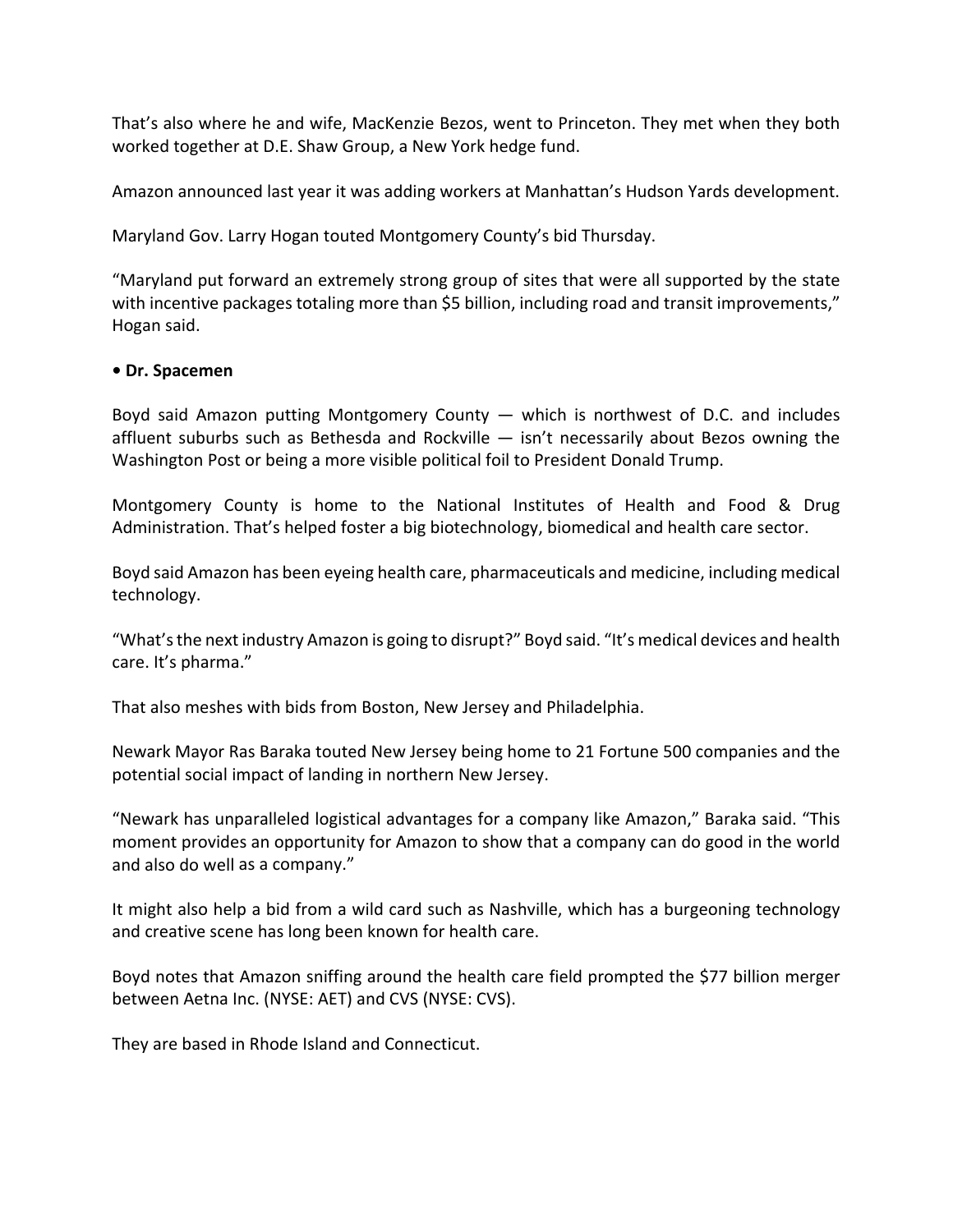CVS rival Walgreens (Nasdaq: WBA) is based in Chicago, another Amazon finalist. Chicago previously landed the headquarters of another Seattle corporate giant: Boeing (NYSE: BA).

## **• Who is deciding**

Amazon included Washington D.C. and it's Maryland and Virginia suburbs.

There's even attention being paid to who made the cut down list announcement for Amazon and where other company site selectors are based.

"Getting from 238 to 20 was very tough – all the proposals showed tremendous enthusiasm and creativity," said Holly Sullivan, Amazon Public Policy vice president.

Sullivan is the former president of the Montgomery Business Development Corp. and was vice president of economic development for Rutherford County, Tennessee.

That is Nashville's county.

Other top Amazon economic development executives are also based in the D.C. area.

#### **• City lights**

Boyd and another site selection and real estate expert, Gur Jeff Holzmann, have differing views when it comes to bigger markets versus more emerging markets and college towns in the Amazon sweepstakes.

Boyd likes the odds for big states and markets saying they have the labor talent and incentives.

Holzmann, who is managing director of iintoo Investments Ltd. in New York, doesn't.

"Amazon is not coming to New York City," he said. "This place is busy. It's crowded. It's expensive."

Holzmann also doesn't like the Washington D.C. area, citing cost.

#### **• College towns, up and comers**

He said smaller and emerging technology hubs and college towns could offer Amazon cheaper costs and potentially better deals.

He specifically likes Austin — which is home the University of Texas and already has a big tech sector including Apple Inc. (Nasdaq: AAPL) — and Raleigh, North Carolina.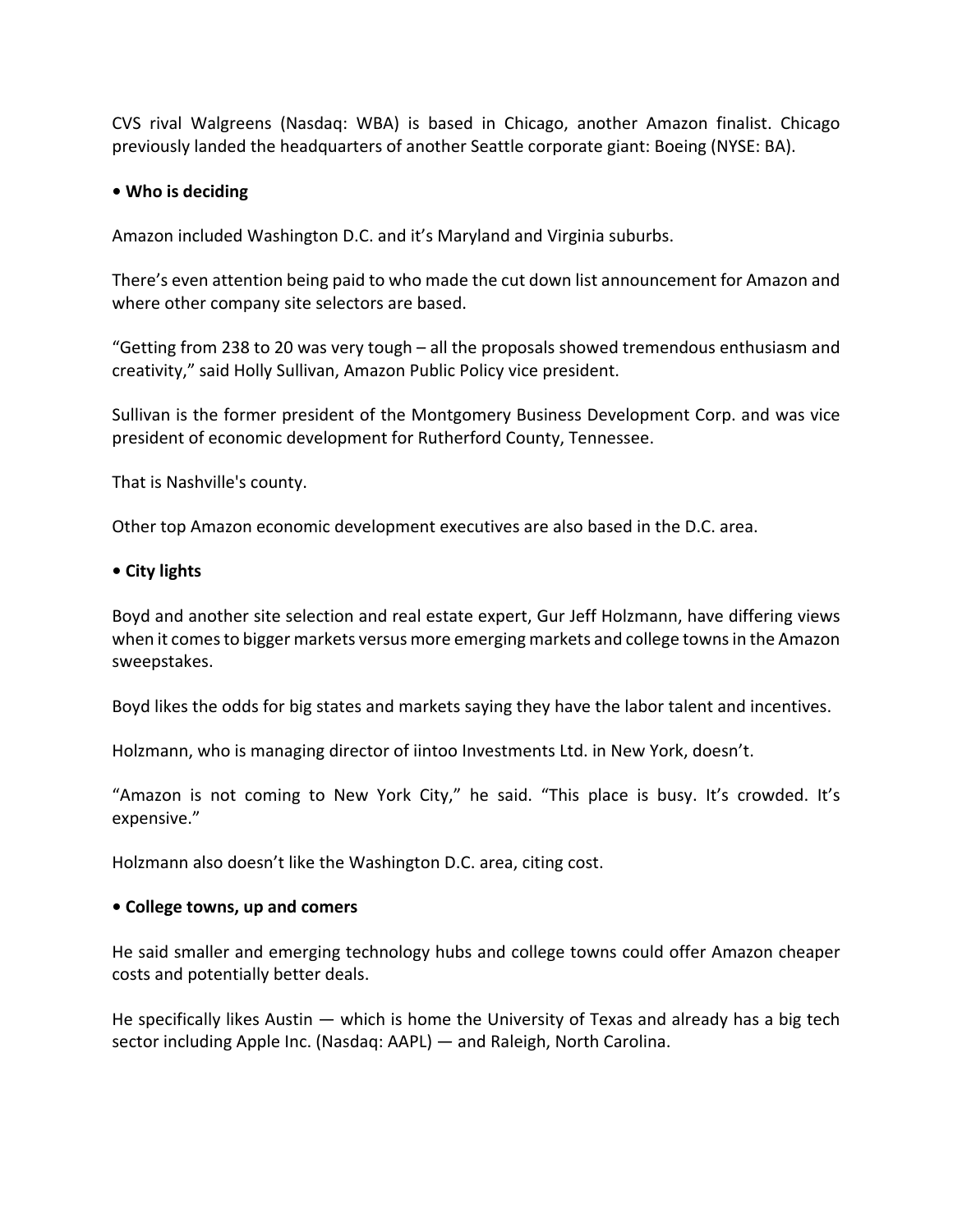The Research Triangle area is home to three universities (University of North Carolina, Duke University and North Carolina State).

Holzmman also thinks Columbus, Ohio, home to the Ohio State University, could offer Amazon workforce talent and cheaper costs.

"They need engineers. They need digital marketers," Holzmann said.

Amazon has also liked college towns trying out innovations and new programs at UCLA in Los Angeles (another finalist) and Columbus.

Amazon also bought Whole Foods for \$13.7 billion. The organic grocer — which competes with Phoenix‐based Sprouts Farmers Markets (Nasdaq: SFM) — is based in Austin.

Boyd also looks at Amazon putting Indianapolis and Nashville on its finalist list. Those are both up and coming new economy, technology and creative hubs.

# **• Wild cards**

Boyd said Miami was a surprising and interesting pick among the final 20. Florida doesn't have income taxes and Bezos went to high school In Miami.

South Florida is home to a lot of Latin American headquarters for U.S. and other companies.

It certainly offers geographic distance from Seattle.

#### **• Toronto**

Toronto is a big, diverse and creative market akin to Seattle. It could also offer health insurance savings for Amazon via Canada's national health systems.

The province of Ontario has also pledged to boost the number of students and graduates in the artificial intelligence field.

An Amazon pick of Toronto could also be a message to and spark a fight with Trump.

"For any business with a global footprint like Amazon, Toronto is an obvious option. Our airport is the fourth largest entry point into North America, with direct flights to 54 U.S. and 99 other international cities, and our population – more than half of whom were born outside of Canada – speaks more than 200 languages. Our culture and our community makes Toronto an ideal partner for companies around the world. Amazon, or any other company, would greatly benefit from the diverse perspectives and driven community here in Toronto and greater Ontario." said Allan O'Dette, Chief Investment Officer of the Ontario Investment Office.